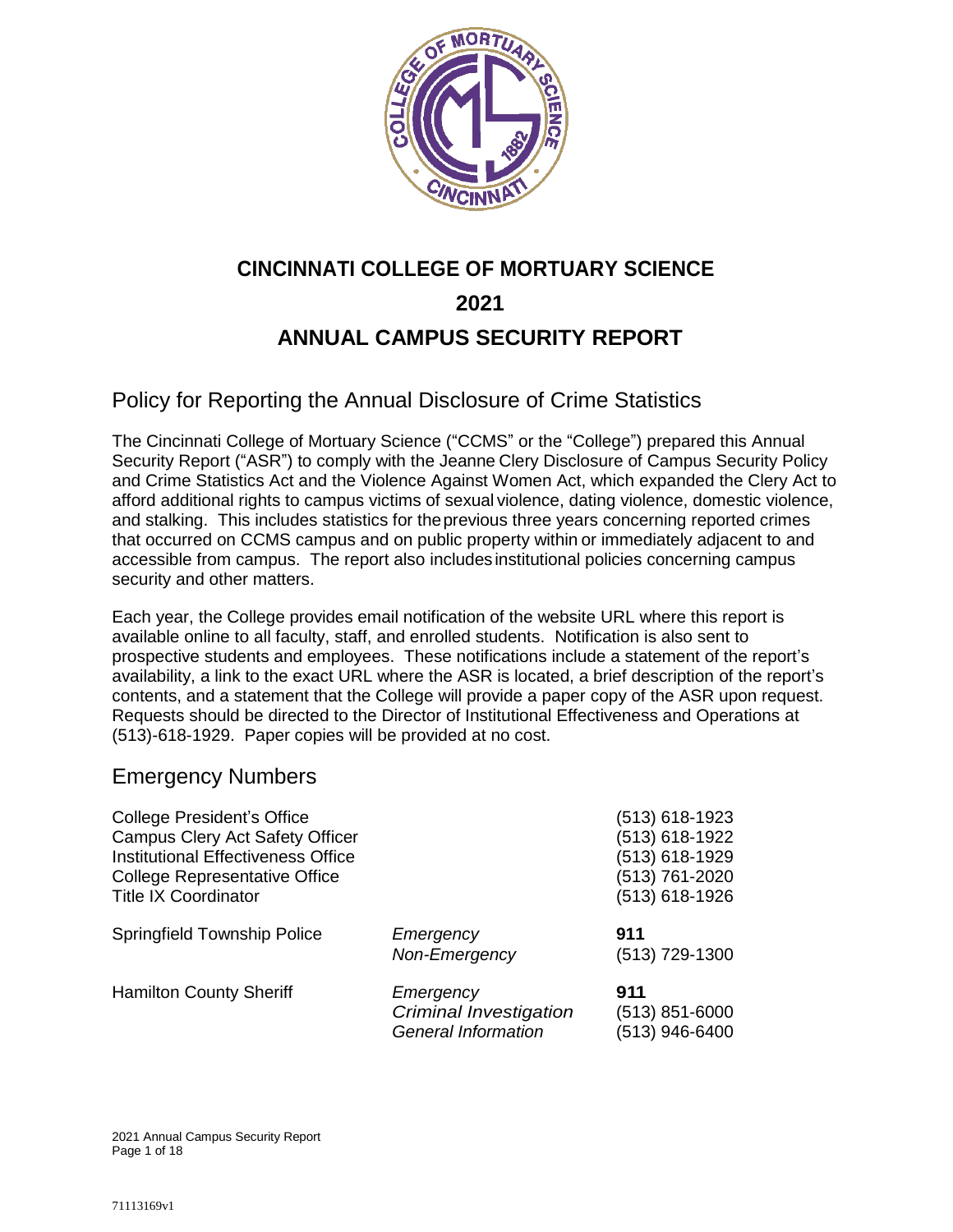# **Crime Statistics**

Campus crime, arrest, and referral statistics include those reported to designatedcampus officials and local law enforcement agencies. They include reports of crimes on campus, at noncampus buildings or properties, and on certain public property, defined as follows:

#### **Campus**

1. Any building or property owned or controlled by CCMS within the same reasonably contiguous geographic area and used by CCMS in direct support of, or in manner related to, CCMS's educational purposes; and,

2. Any building or property within or reasonably contiguous to the area identified in paragraph (1) that is owned by CCMS but controlled by another person, is frequently used by students, and supports CCMS'S institutional purposes.

CCMS is located at 645 W. North Bend Rd., Cincinnati, Ohio 45224 in Springfield Township, which is centrally located in the northern portion of Hamilton County, Ohio in Greater Cincinnati. Springfield Township may be accessed by I-75, I-275, and Ronald Reagan Cross County Highway.



### Non-campus building or property

1. Any building or property owned or controlled by a student organization that CCMS officially recognizes; or

2. Any building or property owned or controlled by CCMS used in direct support of, or in relation to, CCMS's educational purposes that is frequently used by students and is not within the same reasonably contiguous geographic area of CCMS.

CCMS has no residence halls and recognizes no off-campus housing or off-campus student organizations. There are no non-campus buildings or properties.

2021 Annual Campus Security Report Page 2 of 18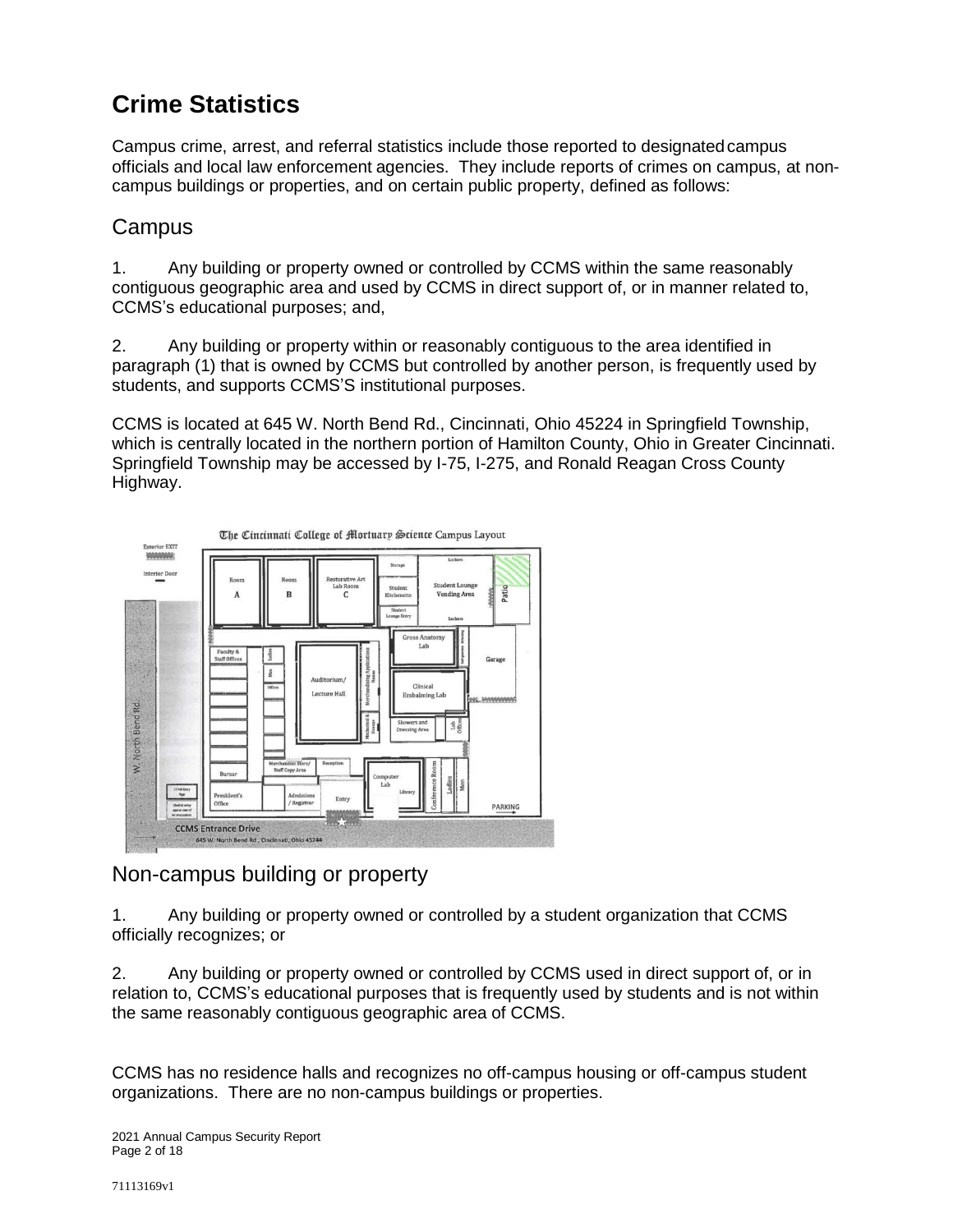### Public property

The Clery Act defines "public property" as the geographical area directly bordering the campus. It is all public property, including streets, sidewalks, and parking facilities, within the campus or immediately adjacent to and accessible from it.

# **CCMS Campus Reports**

CCMS operates no off-campus housing and recognizes no off-campus student. The College also operates no residential facilities. These categories are omitted from the below statistical criteria.

| <b>OFFENSE</b>                              |      | <b>CAMPUS</b> |          |          | <b>PUBLIC PROPERTY</b> |          |
|---------------------------------------------|------|---------------|----------|----------|------------------------|----------|
|                                             | 2020 | 2019          | 2018     | 2020     | 2019                   | 2018     |
| MURDER/NON-NEGLIGENT<br><b>MANSLAUGHTER</b> | 0    | 0             | $\Omega$ | $\Omega$ | 0                      | $\Omega$ |
| NEGLIGENT MANSLAUGHTER                      | 0    | 0             | $\Omega$ | $\Omega$ | 0                      | $\Omega$ |
| <b>SEX OFFENSES, FORCIBLE</b>               | 0    | 0             | 0        | $\Omega$ | 0                      | O        |
| SEX OFFENSES, NON-FORCIBLE                  | 0    | 0             | $\Omega$ | $\Omega$ | 0                      | ∩        |
| <b>ROBBERY</b>                              | 0    | U             | 0        | $\Omega$ | 0                      | 0        |
| AGGRAVATED ASSAULT                          | 0    | 0             | $\Omega$ | $\Omega$ | 0                      | 0        |
| <b>BURGLARY</b>                             | 0    | U             | $\Omega$ | $\Omega$ | 0                      | $\Omega$ |
| <b>MOTOR VEHICLE THEFT</b>                  | 0    | $\Omega$      | $\Omega$ | $\Omega$ | $\Omega$               | $\Omega$ |
| <b>ARSON</b>                                | 0    | U             | 0        | 0        | 0                      | $\Omega$ |

Campus Security Act Reporting, 2018-2020<sup>1</sup>

"Hate crimes" (crimes of prejudice) are to be reported according to category of prejudice for the specified crimes in which the victim is intentionally selected because of the actual or perceived race, gender, religion, sexual orientation, ethnicity, disability, gender identity, or national origin of the victim. There were no reported hate crimes on campus for the years 2018, 2019, or 2020. There were no reported crimes on campus that were determined to be unfounded for the years 2018, 2019, or 2020.

Violence Against Women Reauthorization Act of 2013 for the Campus

| <b>OFFENSE</b>         |      | <b>CAMPUS</b> |      |      | <b>PUBLIC PROPERTY</b> |      |
|------------------------|------|---------------|------|------|------------------------|------|
|                        | 2020 | 2019          | 2018 | 2020 | 2019                   | 2018 |
| DOMESTIC VIOLENCE      |      |               |      |      |                        |      |
| <b>DATING VIOLENCE</b> |      |               |      |      |                        |      |
| <b>STALKING</b>        |      |               |      |      |                        |      |

There were no reported crimes on campus that were determined to be unfounded for the years 2018, 2019, or 2020.

l <sup>1</sup> Each year is defined as beginning October 1 of the prior year.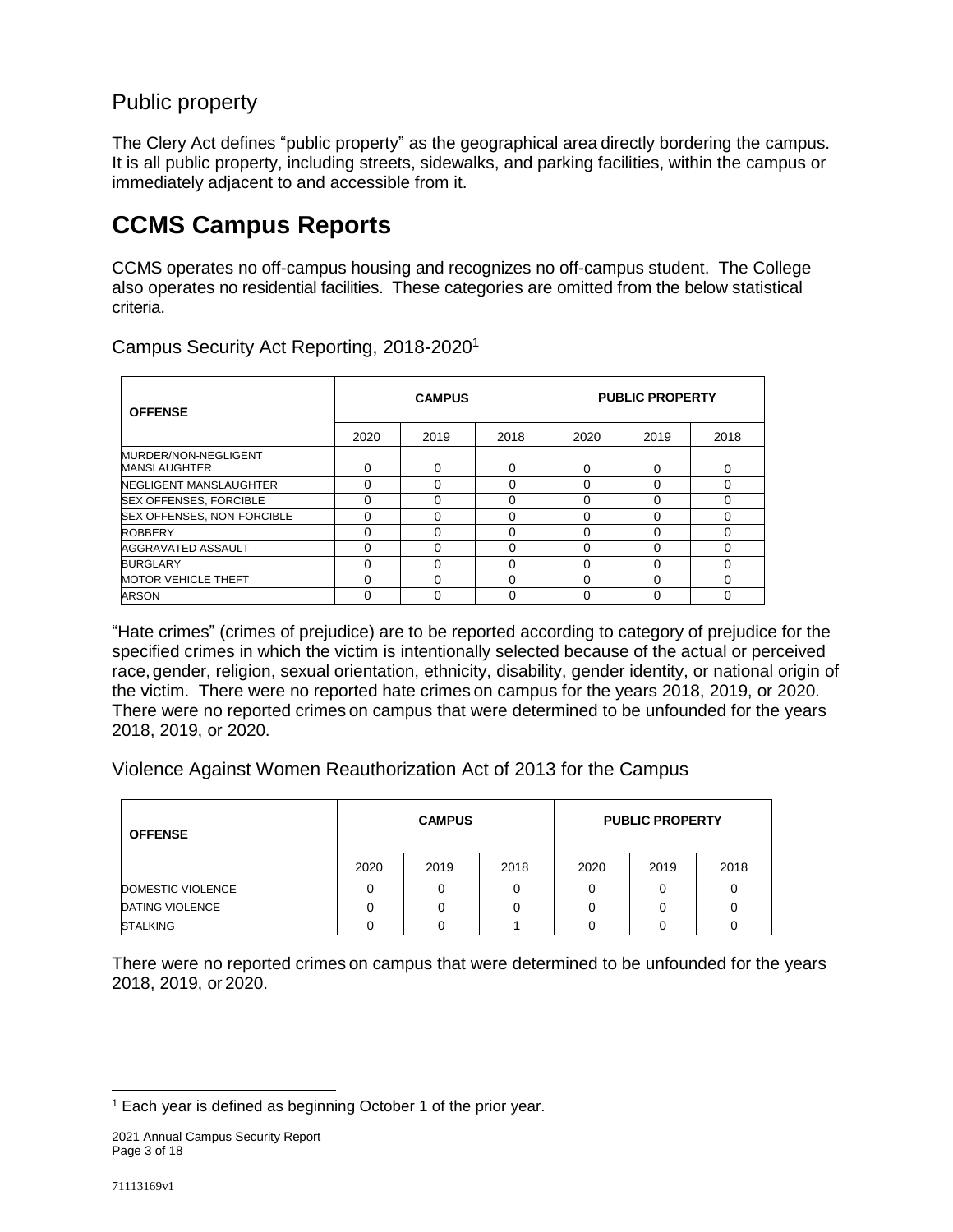#### Arrests for the Campus

| <b>OFFENSE</b>                                      |      | <b>CAMPUS</b> |      |      | <b>PUBLIC PROPERTY</b> |      |
|-----------------------------------------------------|------|---------------|------|------|------------------------|------|
|                                                     | 2020 | 2019          | 2018 | 2020 | 2019                   | 2018 |
| LIQUOR LAW ARRESTS                                  |      |               |      |      |                        |      |
| <b>DRUG LAW ARRESTS</b>                             |      |               |      |      |                        |      |
| <b>ILLEGAL WEAPONS POSSESSION</b><br><b>ARRESTS</b> |      |               |      |      |                        |      |

There were no reported crimes on campus that were determined to be unfounded for the years 2018, 2019, or 2020.

#### Disciplinary Actions for the Campus

| <b>OFFENSE</b>                                                                                    |      | <b>CAMPUS</b> |      |      | <b>PUBLIC PROPERTY</b> |      |
|---------------------------------------------------------------------------------------------------|------|---------------|------|------|------------------------|------|
|                                                                                                   | 2020 | 2019          | 2018 | 2020 | 2019                   | 2018 |
| LIQUOR LAW VIOLATIONS REFERRED<br><b>FOR DISCIPLINARY ACTION</b>                                  |      |               |      | 0    |                        |      |
| <b>DRUG LAW VIOLATIONS REFERRED FOR</b><br><b>DISCIPLINARY ACTION</b>                             |      | 0             | O    | 0    |                        |      |
| <b>ILLEGAL WEAPONS POSSESSION</b><br><b>NIOLATIONS REFERRED FOR</b><br><b>DISCIPLINARY ACTION</b> |      | 0             | o    | 0    | 0                      | 0    |

## Reporting Crimes

In the event of an emergency, dial 911. Any suspicious activity or person seen in the parking lots or loitering around vehicles, inside the building, or on campus should be reported to Campus SecurityAuthorities.

Nearly every College employee is a Campus Security Authority to whom you may report a crime or security issue. Campus Security Authorities do not include adjunct professors, front desk support, or student employees (e.g., Lab Assistants). Relevant contact information to report crimes is found on page 1 of this report under Emergency Numbers.

CCMS encourages anyone who is the victim of, or witness to, any crime to report the incident promptly to the local police. In the event that a student witnesses or is a victim of any crime or other criminal activity, the student should:

- 1. Retreat to safety;
- 2. Seek medical attention if needed;
- 3. Inform law enforcement of the incident (CCMS strongly suggests that a victim of sexual assault report the incident timely. Time is a critical factor for evidence collection and preservation); and
- 4. Complete the [Incident Report](https://www.ccms.edu/wp-content/uploads/Crime-Sexual-Assault-Report.pdf) (included with this Report) and submit it to the Safety Officer or his/her designee. See also https://www.ccms.edu/about/safety/.

All reports will be investigated. Violations of the law will be referred to the Springfield Township Police Department and Campus Security Authorities, where appropriate.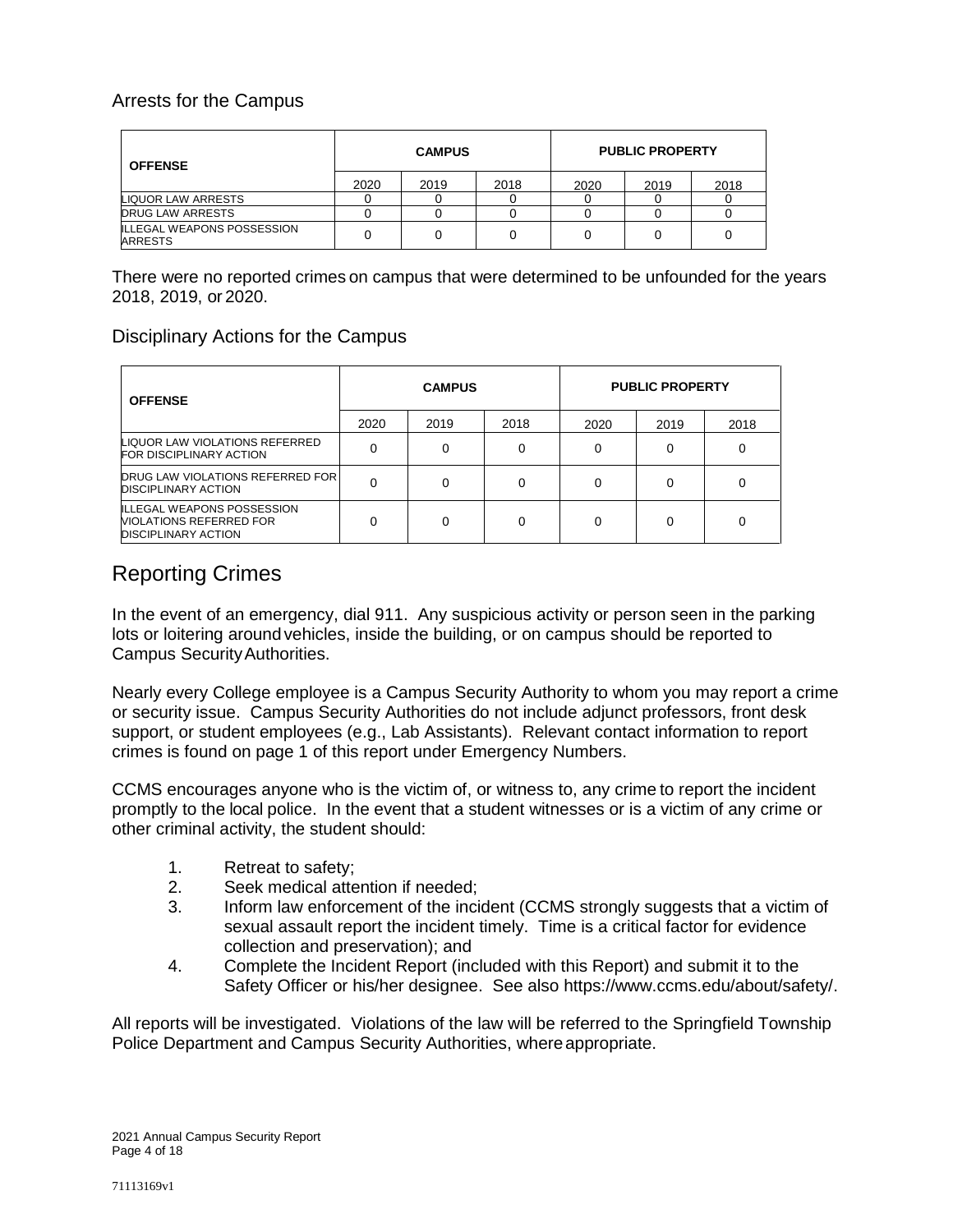## **Confidentiality**

Violations of law will be referred to law enforcement agencies. CCMS does not permit the College to promise confidentiality to those who report crimes except under certain prescribed circumstances. For example, some off-campus reports also may be legally confidential (e.g., reports to clergy or healthcare professionals). And reports that are confidential by law will not be reported to the College for inclusion in the annualcrime statistics report.

CCMS will preserve the confidentiality of reporting student identities and information to the extent possible and allowed by law. A person may, in certain circumstances, speak confidentially with a Campus Security Authority. This information may be withheld from the police, but will be included for statistical purposes in the ASR.

How much the College can protect the identity of victims of sex-based offenses contained in police reports is not absolute; however the College uses its best efforts to protect the identity of the victim and the intimate details of the report. The identity of an uncharged suspect may be withheld.

Crimes involving CCMS students will be referred to the proper authority for investigation and discipline.

# **Timely Warnings**

### Campus Crime Alert

In the event of a potentially dangerous situation involving the College community, either on or off campus, that, in the judgment of the College President (in consultation with the police) constitutes an ongoing or continuing threat, a campus-wide "timely warning" will be issued without delay. A Crime Alert will be issued to students and employees through the College email system and social media platform. Written notice will be posted and in-class announcements or other appropriate means will also be used as necessary. The purpose of a Crime Alert is to enable persons to protect themselves, to heighten safety awareness, and to seek information that will lead to an arrest and conviction of the perpetrator when violent crimes against persons or major crimes against property have occurred.

#### **The victim's name and other personally identifying information will NOT be included in any Emergency Notification or Crime Alert. See additional information below.**

#### Emergency Notification v. Crime Alert

If there is an immediate threat to the health or safety of students or employees occurring on campus, CCMS will issue an Emergency Notification. No Crime Alert based on the same circumstance will be issued. That said, follow-up information will be disseminated to the community as needed.

### Publicly Available Recordkeeping

The College does not publish the name or other personally identifying information of crime victims in the College's daily crime log or in Crime Alerts or Emergency Notifications. Even so, police reports are open for inspection and copying under Ohio's Public Records Act. How much CCMS can protect the identity of a victim in police reports is not absolute; however, the College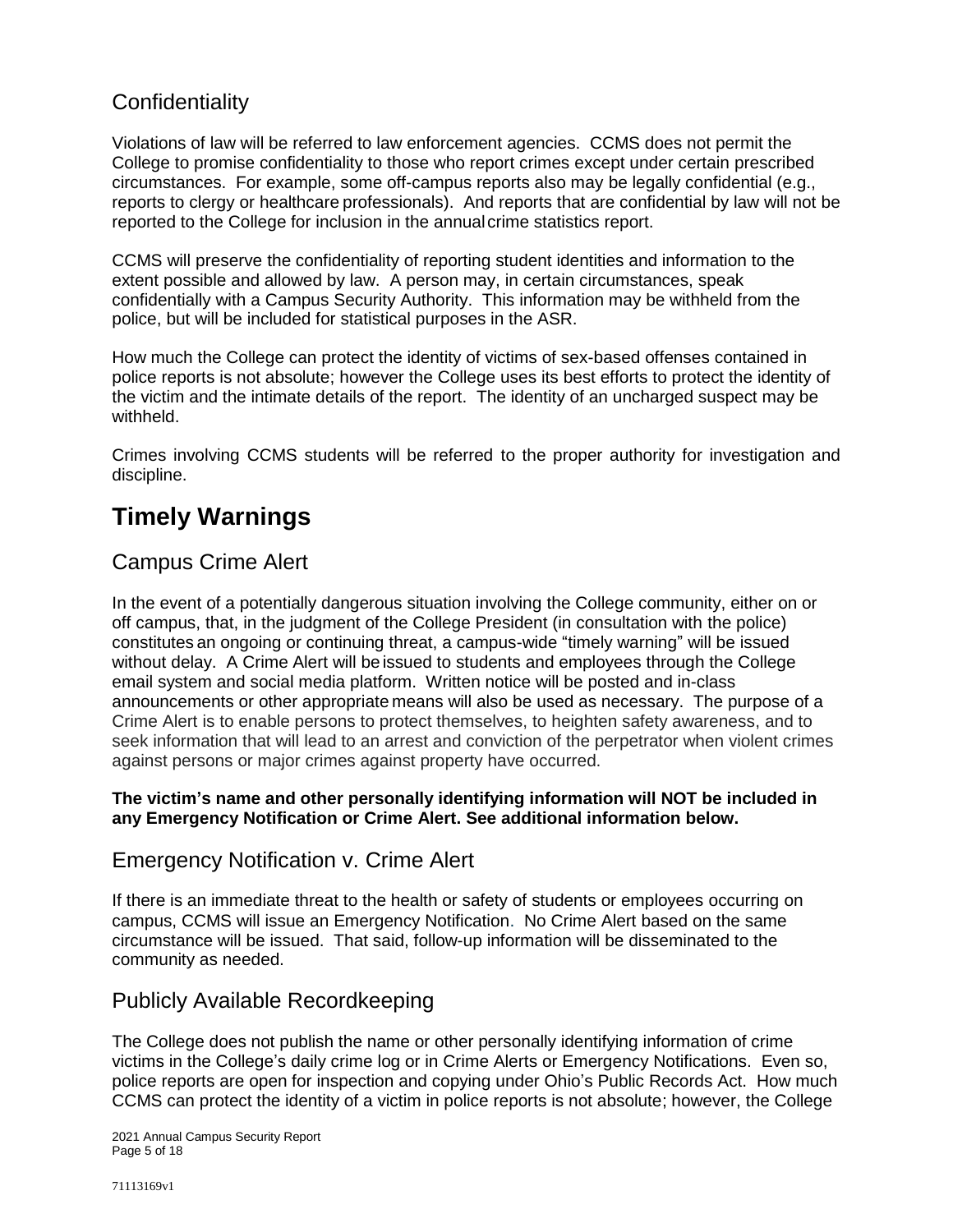uses its best efforts to protect the identity of the victim and the intimate details of the report. The College specifically has a right to withhold the identity of an uncharged suspect.

# **Emergency Notification and Response**

## Emergency Response Procedures

An emergency or disaster can occur at any time and any place. Being prepared for these situations is imperative to the health and safety of faculty, staff, students, and guests on campus. A Disaster Response and Emergency Closing Guide ("Plan") is given to all employees and outlines all important emergency contacts, building evacuation procedures, the College's communication plan during times of emergency, and an outline of the Systems and Services available in the event of emergency. All faculty and staff are provided an emergency action plan designed to access quickly pertinent information in critical times of need. The Plan is also available throughout the campus for students to review and is reviewed with students during orientation. It includes a step-by-step guide for these emergencies:

- Medical
- Fire
- Severe Weather
- Hazardous Material Spill
- Violence or Threatening Behavior
- Evacuation
- **•** Active Shooter

#### Emergency Notification System—Notification of an Immediate Threat

The College maintains several systems to alert the campus community about emergencies. Depending on the circumstances, the following may be used:

- Email
- Twitter
- CCMS Social Media Pages
- Media
- Telephone Trees
- Text Message through Populi
- College Homepage

Emergency messaging will mainly be used for those situations that pose an immediate threat to the health or safety of students or employees on campus or for the closing of the campus or cancellation of classes (i.e., severe weather, chemical spills, fires, and crimes). Messages about criminal activity generally will not be sent using these systems unless it is decided there is an imminent threat of danger. In those cases when a crime has been reported and the police determine that, although there is no immediate threat, the crime represents a serious or ongoing threat to the campus community, a Crime Alert will be issued, as described above. **The victim's name and other personally identifying information will NOT be included in any Emergency Notification or Crime Alert.**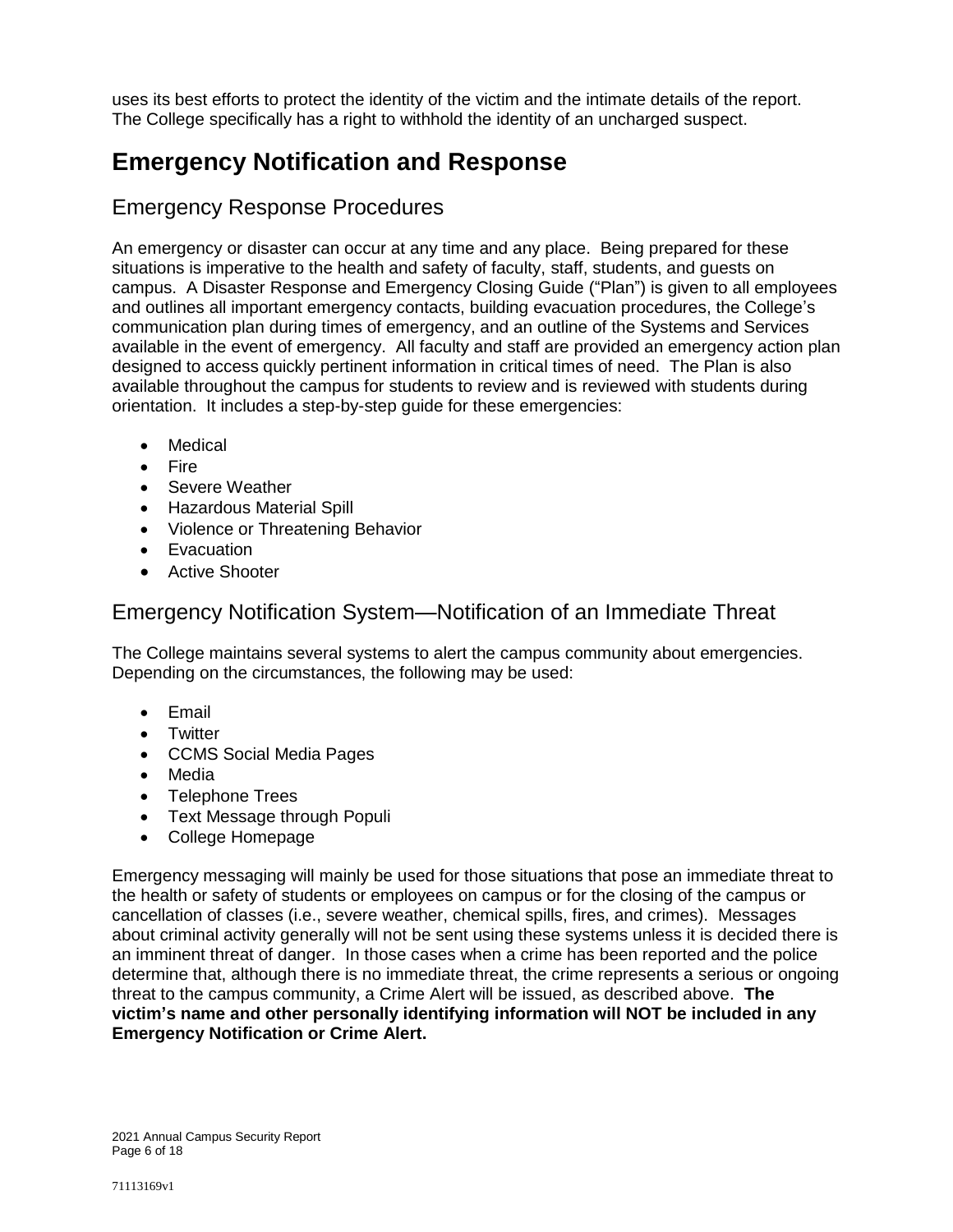The emergency notification system is provided along with existing emergency notification procedures and does not replace or eliminate any other emergency notification system (e.g., fire alarms, tornado sirens).

The College will generally provide follow-up information to the community as appropriate on the College's website portal and through email messaging.

Upon confirmation by the College of a significant emergency or dangerous situation involving an immediate threat to the health and safety of students or employees on campus, in the judgment of the College President (in consultation with police), an Emergency Notification will be issued without delay unless issuing a message will compromise efforts to assist a victim or to contain, respond to or otherwise mitigate the emergency situation. The College President and police will determine the content of the message, the appropriate segments of the campus community to receive the message, and method(s) described above to communicate to the campus community. The College has prepared a communication plan during times of emergency to ensure the safety of the entire campus.

### Emergency Response and Evacuation Procedures

To report an emergency:

- Police: **911**
- Fire: **911**

Evacuation Procedure:

Evacuation will follow the following order unless circumstances dictate otherwise:

- Evacuate persons in immediate danger; and
- Evacuate areas of the facility as directed by the College President and be announced overhead and through the email system.

Evacuations may be, partial (from one area to another area) or total (removal of everyone from the building).

If there is an evacuation of the building, all occupants will gather in the southeast corner of the parking lot.

Evacuation routes are posted on campus. In a building evacuation, students must exit the building and meet at the designated meeting location. Again, the designated meeting location southeast corner of the parking lot. Students may only leave campus once they have met at the designated meeting location and have been accounted for.

#### Emergency Drills, Testing, and Evacuation Procedures

Exercises designed to test CCMS's emergency procedures and preparedness are conducted at least annually and may be conducted in the form of a drill, functional, or full scale exercise. These exercises may include not only College personnel, but also local first responders and government agencies.

The College documents a description of each exercise as well as the date and time of the exercise and information about whether the test was announced or unannounced.

2021 Annual Campus Security Report Page 7 of 18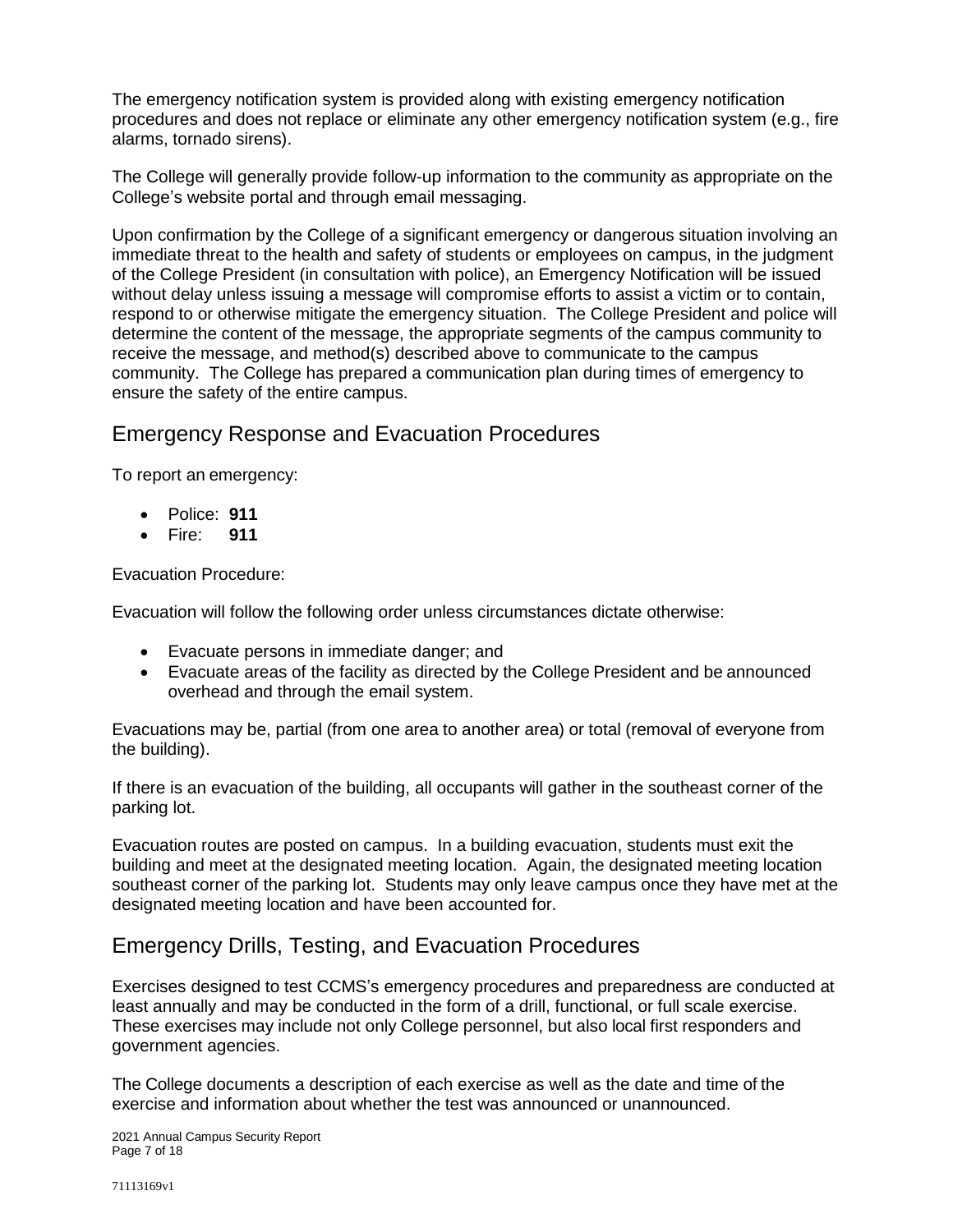### Annual Publication

General information about the College's response and evacuation procedures is publicized each year as part of the ASR in compliance with the Clery Act.

# **Building Security, Access, and Maintenance**

### **Campus**

Persons who do not have legitimate business on campus may be asked to leave or considered trespassers. CCMS is equipped with a security system featuring cameras and a cloud-based storage system that allows administrators to access it remotely 24/7. The CCMS campus will be locked 24 hours per day, except for special events such as open house, graduation, etc. Each student, staff, and faculty member is issued an ID badge that is programmed to allow access to particular external and internal doors. Students and employees must wear their ID badges around their neck, on a lanyard, or in an otherwise approved and apparent manner, at all times during school hours and events, except for during Clinical Lab/Gross Lab. Lost ID badges should be reported to the Director of Institutional Effectiveness and Operations immediately, and will be subject to a replacement fee. Visitors to CCMS will be buzzed in at the main external door, required to check-in, and will then be issued a visitor badge by a designated CCMS employee.

Springfield Township Police are fully commissioned Ohio police officers. They have full arrest powers and are armed.

Police patrol the campus and surrounding areas regularly. The Director of Institutional Effectiveness and Operations for CCMS regularly monitors the maintenance of facilities, landscaping, and lighting on campus. All lights are on timers and employees are told to notify the Director of Institutional Effectiveness and Operations if any lights are out.

Panic alarms are located throughout the interior of the facility.

CCMS does not have resident housing for students.

## **Law Enforcement Authority and Jurisdiction**

The campus is in Greater Cincinnati, Ohio within the jurisdiction of the where the Springfield Township Police Department. Springfield Township Police Officers have the authority to ask persons for identification and to determine whether individuals have lawful business at the College. The Springfield Township Police Department has commissioned officers and full arrest powers.

The Springfield Township Police Officers can and do respond to student-related incidents on campus. They have direct communication with the fire department and ambulance servicesto facilitate rapid response in any emergency situation.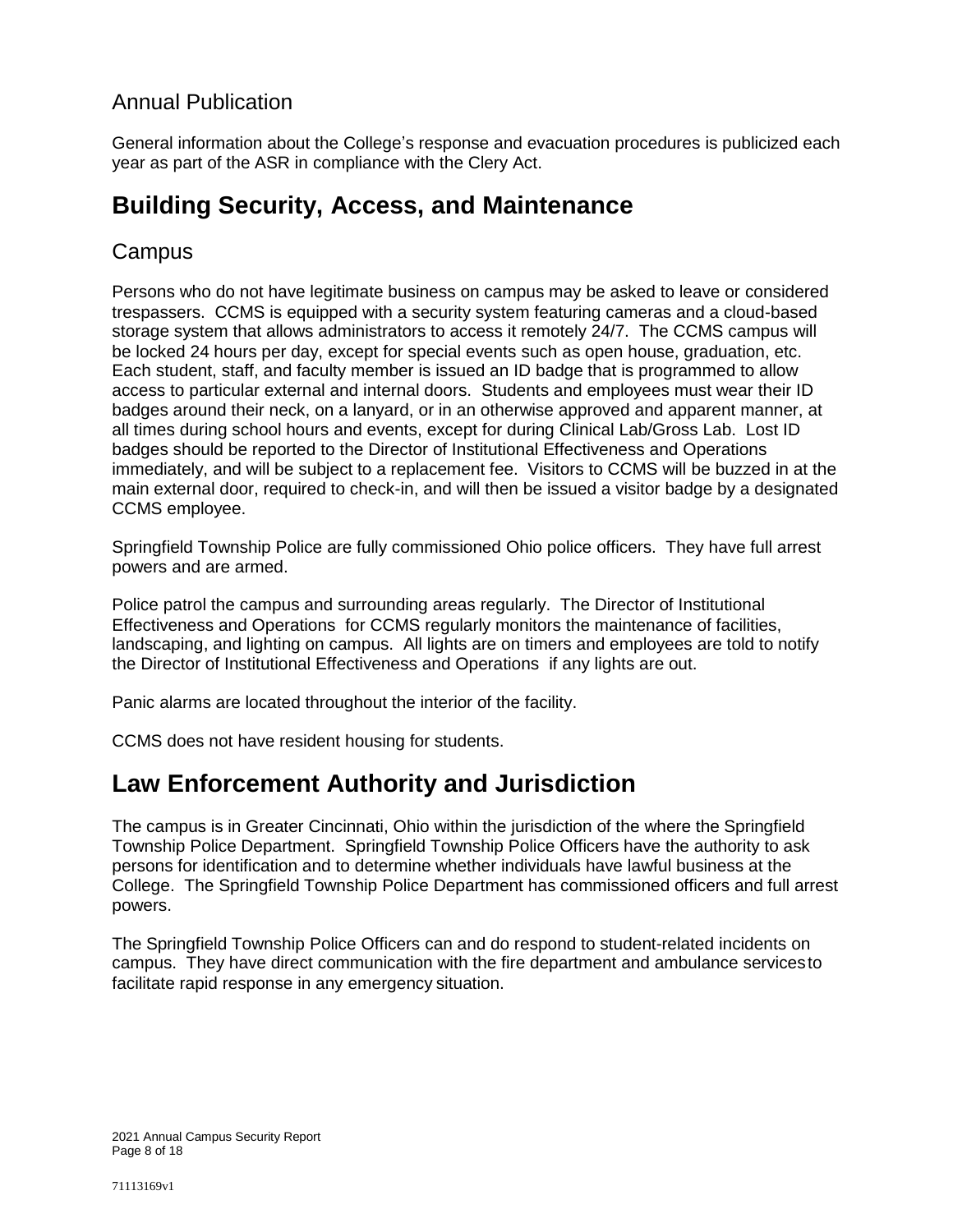# **Campus Crime Prevention and Security Awareness Programs**

### Security Awareness Programs

At each new student orientation, students are informed of safety services offered by CCMS. Students are provided more information on local police force services. Students are also routinely informed of ways to maintain personal safety. Similar information is presented to new employees.

New students and new employees, no matter when they enter into enrollment or employment throughout the year, are provided with an orientation packet that cites where to locate many items on the College website, including the ASR. The ASR is posted on the College website for CCMS employees and CCMS students. The ASR contains current crime statistics and safety information about the College.

CCMS provides Active Shooter training to students and employees. The College also organizes periodic programs on campus that deal with student safety. Program schedules are communicated to studentsthrough student email messages, and bulletin boards in common areas on the campus. Safety announcements and pointers are provided to students and employees by posting on bulletin boards around campus.

### General Safety Precautions

A common theme of all awareness and crime prevention programs is to encourage students and employees to understand their responsibility for their own safety and the safety of others.

Members of the CCMS community are encouraged to assume responsibility for their own personal safety and security of personal belongings by taking the following simple, common-senseprecautions.

- Although the campus is well lighted, do not walk alone after dark
- Keep purses/billfolds and other valuables with you or in a locker
- Do not record your address on your key ring
- Do not provide personal identifying information over the phone
- Report any unusual circumstances

### Disclosure of Disciplinary Actions

#### To Victim of an Alleged Sex-Based Offense

Both the accuser and the accused will be simultaneously informed, in writing, of the outcome of any institutional proceeding that arises from an allegation of domestic violence, dating violence, sexual assault, stalking, or other forcible sex-based offense. The accuser and the accused will also be informed of the procedures to appeal the results of the Resolution Process (defined below); of any changes to the results that occur prior to the time that such results become final; and when such results become final.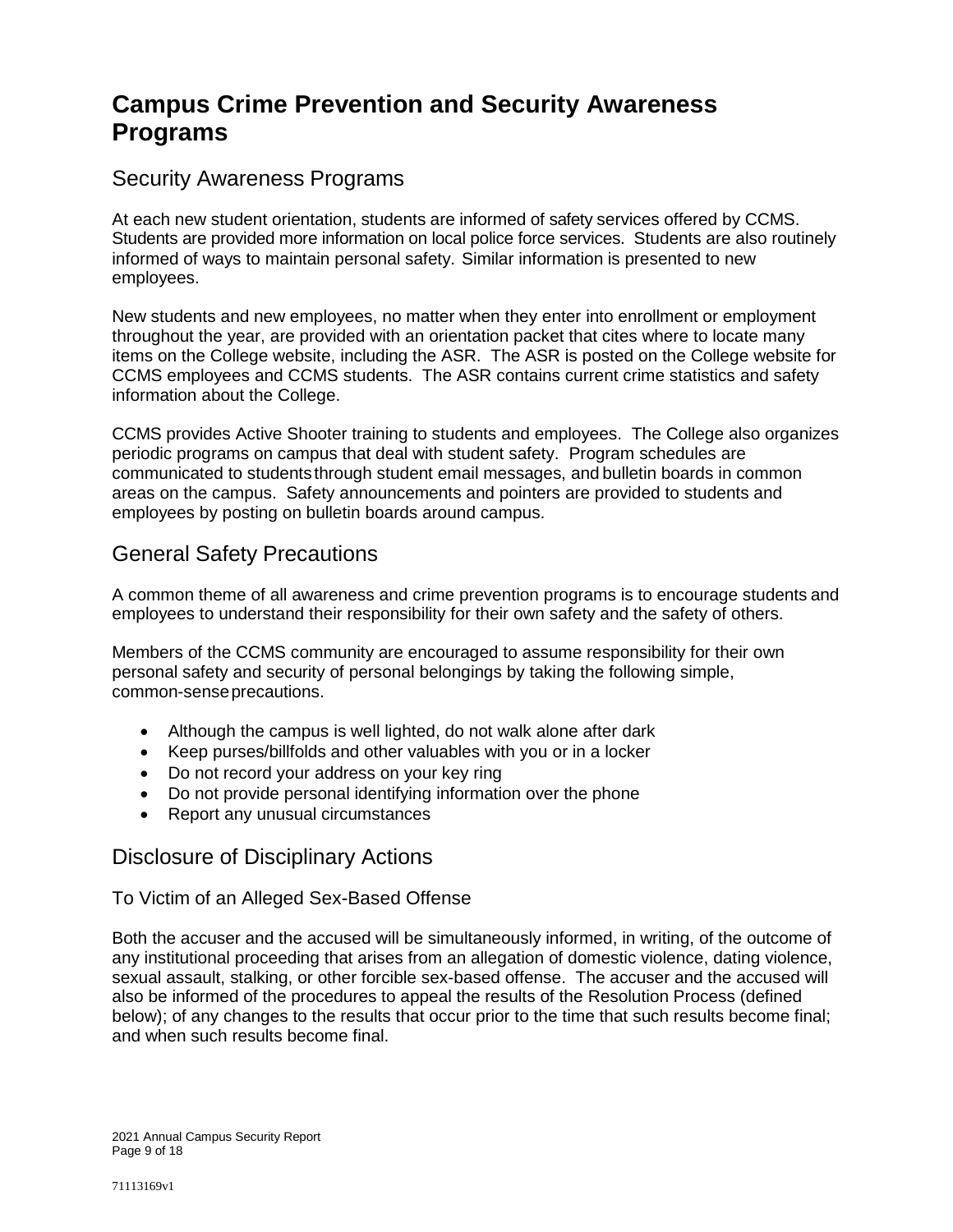To Victims of an Alleged Perpetrator of a Crime of Violence

Upon written request, CCMS will disclose to the alleged victim of any crime of violence or a nonforcible sex offense the results of any Resolution Process conducted by the institution involving a student who is the alleged perpetrator of such crime or offense. If the alleged victim is deceased asa result of the crime or offense, the information will be provided, upon request, to the next of kin ofthe alleged victim.

# **Alcohol, Drug, and Substance Abuse Policies**

The following information is provided in response to the Drug-Free Schools and Communities Act Amendments of 1989 (Public Law 101-226), which requires that the College show that it has adopted and implemented a program to prevent the illicit use of drugs and the abuse of alcohol by students and employees. The College certifies that it is in compliance with this law in order to receive any federal funds. The law requires, in part, the annual distribution of the following descriptive statements to each College student and employee. There is no distinction between full-time and part-time or permanent and temporary students and employees.

The unlawful possession, use, consumption, or distribution of drugs and/or alcohol by students or employees on College property or as a part of any College activity is prohibited. Violators will be prosecuted in accordance with applicable laws and ordinances and will be subject as well to disciplinary actions by the College, in conformity with *The Student Handbook.* Sanctions for violations may include suspension, and/or termination/dismissal, as well as compulsory attendance at drug/alcohol education programs or other appropriate disciplinary measures.

## Legal and Responsible Use of Alcohol

The consumption of alcohol is limited through laws that establish minimum drinking ages, drinking and driving laws and so on. The possession or use of alcohol by anyone under 21 years is illegal, and individuals in violation will be subject to disciplinary action by CCMS. Alcoholic beverages are never served to students during any campus events. Individuals who violate laws on alcohol and its use may be subject to disciplinary action including possible expulsion from the College.

## Drug Use

The use, offer for sale, sale, distribution, possession, or manufacture of any controlled substance or drug except as expressly permitted by law is prohibited. The use, offer for sale, sale, distribution, possession, or manufacture of chemicals, products, or materials for the purpose of use as an intoxicant (such as glue or paint) except as expressly permitted by law is also prohibited. Possession of drug paraphernalia is also prohibited. Individuals who bring or use illegal drugs onto campus are subject to disciplinary action possible expulsion from the College. More information can be found in the drug abuse policies published in the *Student Handbook.*

## Alcohol and Other Drug Education

CCMS encourages education to assist students to understand the consequences of current and future behavior as it relates to drug and alcohol use. CCMS provides students notice of the harmful effects of alcohol and drug use in its *Student Handbook.* CCMS requires new students attend an orientation before or contemporaneous with the start of their cohort.

2021 Annual Campus Security Report Page 10 of 18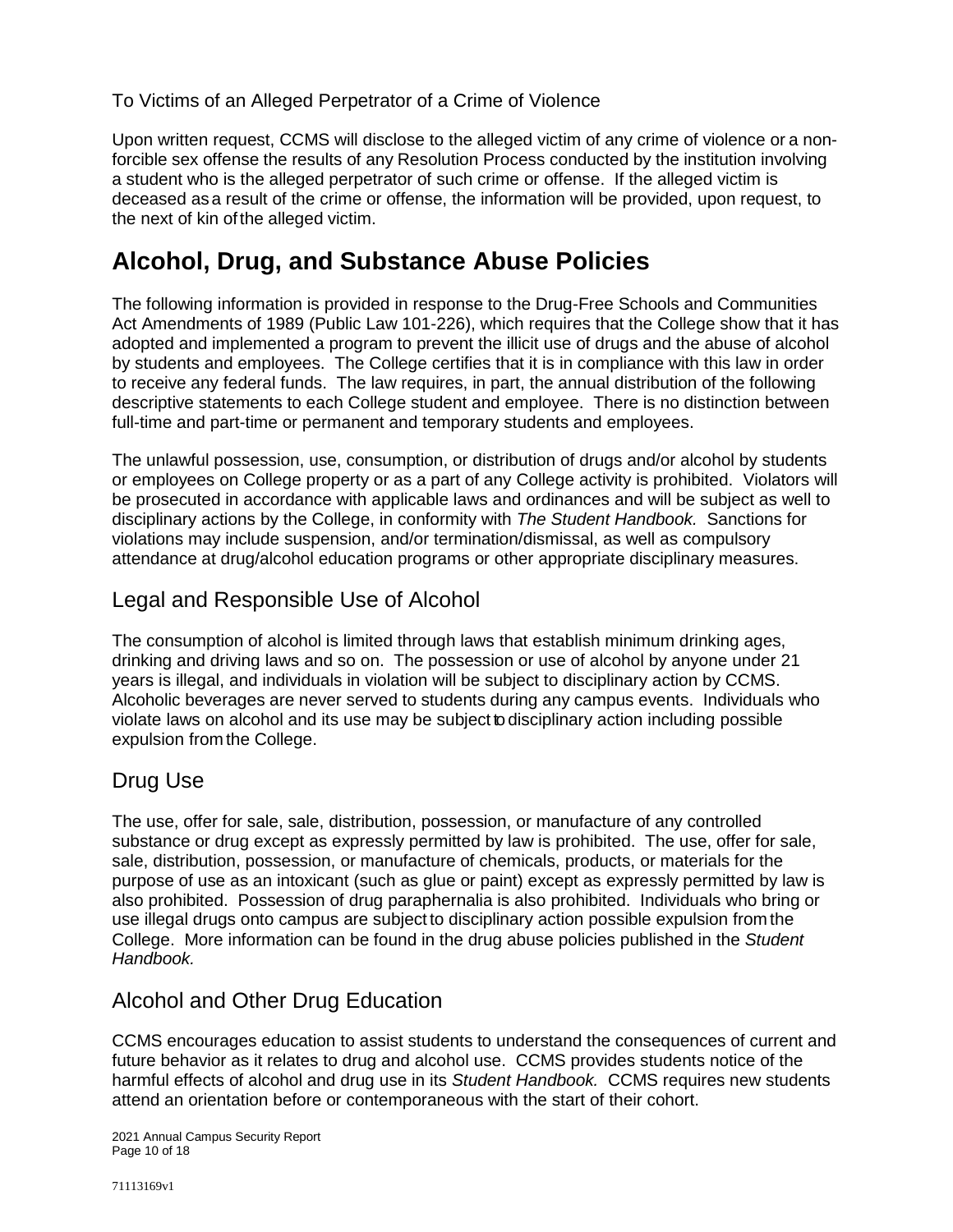The Cincinnati College of Mortuary Science has a Drug and Alcohol Free Awareness Program (DAFAP) in four phases. Phase I—Provide students and employees with warnings and awareness of the dangers of abuse. Phase II—the College has implemented a policy for a drug and alcohol free environment. Phase III—Provide students and employees notice of counseling and assistance programs. Phase IV—discipline for non-compliance with the College's policy. Non-compliance will lead to the following:

- The student or employee will be required to participate actively in a drug or alcohol abuse or rehabilitation program approved by federal, state, or local enforcement agencies (see Schedule A)
- Community service
- Suspension or Termination of enrollment or employment

### Counseling, Treatment, and Rehabilitation Services

The College shows its commitment to eliminating illegal drug use and resolving alcohol problems by offering students and employees the opportunity to participate in assistance programs. A non-exhaustive list of services provided at Schedule A includes organizations focusing on alcohol and drug abuse, anxiety, and depression, family relationships, job, and legal concerns, marital and other relationshipdifficulties, and self-esteem issues. Thoseneeding assistance should contact the appropriate organization on Schedule A for help. There may be additional appropriate services available as well.

# **Violence Against Women/Campus SaVE**

The College intends to maintain a safe, secure, living, learning, and working environment. This includes providing an environment free from sexual harassment, domestic violence, dating violence, and stalking. All members of the College community are expected to conduct themselves in a manner that does not infringe on the rights of others.

# **Sexual Offense Prevention and Response**

CCMS intends to maintain a healthy and safe learning, living, educational, and working environment that is free from gender discrimination and harassment and to creating an environment that promotes responsibility, dignity, and respect in matters of sexual conduct. The College's Title IX Policy prohibits "Sexual and Interpersonal Offenses" such as sexual assault, sexual misconduct, sexual violence, domestic violence, dating violence, and stalking. "Domestic violence" means any physical harm caused by family or household member. "Dating violence" means violence committed by a person who is or has been in a social relationship of a romantic or intimate nature with the victim. "Stalking" includes when a person knowingly causes the victim to believe that the offender will cause physical harm to the victim or a family or household member of the victim or cause mental distress to the victim or a family or household member of the victim. Stalking also includes the use of any form of written communication or any electronic method of remotely transferring information meant to cause physical harm or mental distress of the victim. "Sexual assault" includes any physical sexual act directed against another person forcibly, against the victim's will, when the victim is incapable of giving consent (e.g., when the victim is intoxicated), or when the act constitutes statutory rape. "Sexual Offense" is any sexual act directed against another person, forcibly and/or against that person's will; or not forcibly or against the person's will where the victim is incapable of giving consent. Sexual conduct requires consent. Consent must be voluntary. It cannot be inferred from silence, passivity, or lack of active resistance alone. An individual cannot consent who is

2021 Annual Campus Security Report Page 11 of 18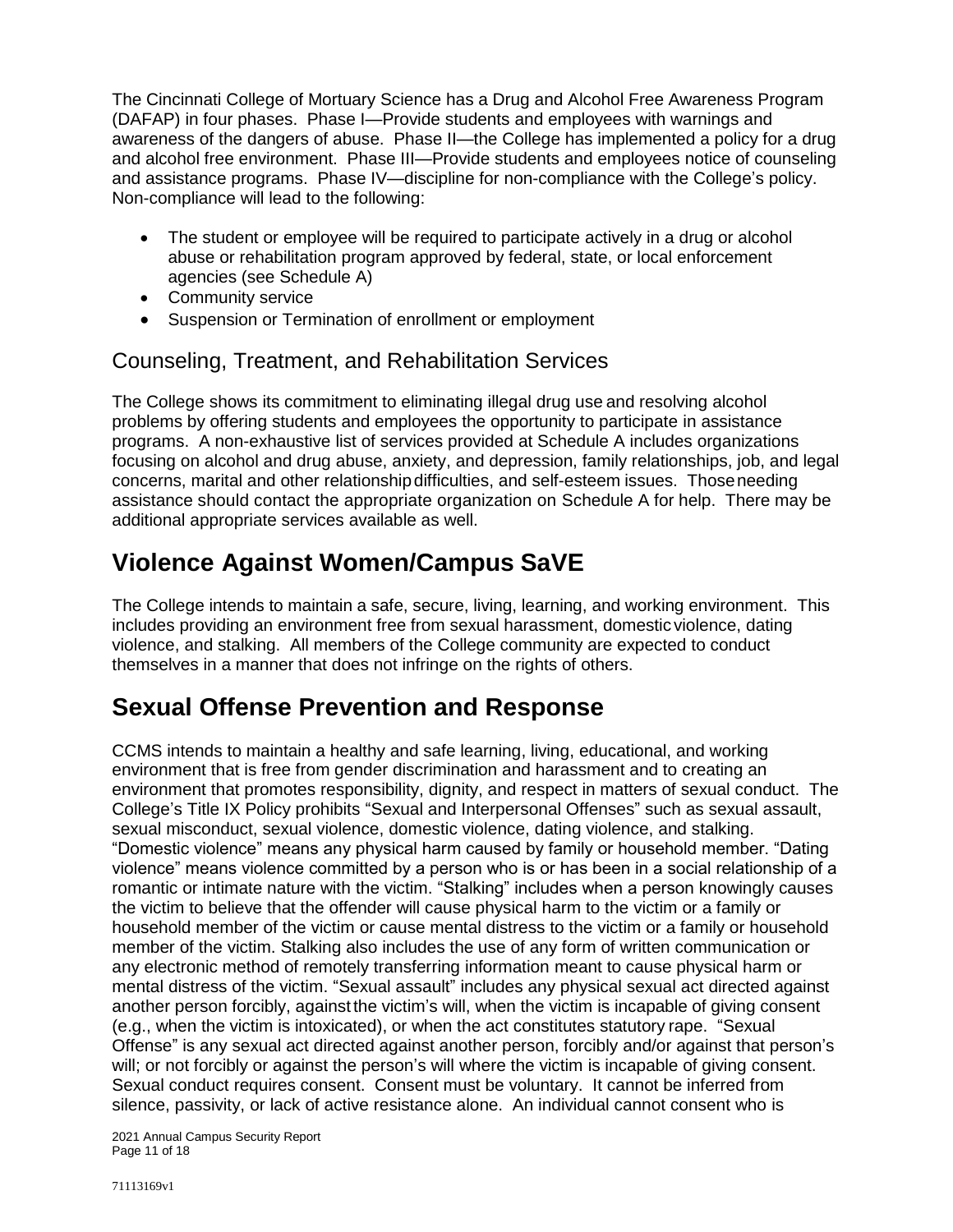substantially impaired by any drug or intoxicant; or who has been compelled by force, threat of force, or deception; or if the accused substantially impairs the victim/survivor's judgment or control by administering any drug, intoxicant or controlled substance to the other person surreptitiously or by force, threat of force or deception; or who is unaware that the act is being committed; or whose ability to consent is impaired because of a mental or physical condition; or who is coerced by supervisory or disciplinary authority. Consent may be withdrawn at any time. Prior sexual activity or relationship does not, by itself, constitute consent.

Victims of assault or sexual offenses on CCMS's campus should contact the Title IX Coordinator at (513) 618-1933, a member of the College administration, or the police (dial 911). The Title IX Coordinator will assist in notifying authorities, if requested. Victims of assault or sexual offenses also have the option to be assisted by College authorities in notifying law enforcement if the victim chooses. The victim may also decline to notify such authorities. Victims may also have the right to orders of protection, no contact orders, restraining orders, or similar lawful orders issued by a criminal, civil, or tribal court.

The first priority for a victim of sexual assault should be to get to a place of safety, followed by necessary medical treatment. The College strongly advocates that a victim of sexualassault report the incident promptly. Time is a critical factor for evidence collection and preservation.

Upon making a report, the Title IX Coordinator will promptly reach out to the alleged victim ("Complainant") to discuss the availability of supportive measures (including that they are available with or without the filing of a formal complaint) and explain to the alleged victim the process for filing a formal complaint. The Title IX Coordinator will also supply the victim with a written explanation of his or her rights and options under the College's Title IX policy. The College will complete any publicly available recordkeeping required by the Clery Act reporting and disclosures without the inclusion of the victim's name and other personally identifying information about the victim.

Making a report differs from filing a formal complaint. Making a report will not, by itself, trigger the full complaint resolution process. Only the filing of a formal complaint will trigger the full complaint resolution process. And only after an adjudication of responsibility (or after an agreed resolution has been reached) will CCMS take disciplinary action against the accused ("Respondent").

As appropriate, the Title IX Coordinator will provide supportive measures to the Complainant and the Respondent. Supportive measures include non-disciplinary, non-punitive individualized services offered as appropriate, as reasonably available, and without fee or charge to the Complainant or the Respondent before or after the filing of a formal complaint or where no formal complaint has been filed. Such measures are designed to restore or preserve equal access to CCMS's education program or activity without unreasonably burdening the other party, including measures designed to protect the safety of all parties or CCMS's educational environment, or deter conduct in violation of this policy. Supportive measures may include but are not limited to counseling, extensions of deadlines or other course-related adjustments, modifications of work or class schedules, campus escort services, mutual restrictions on contact between the parties, changes in work or housing locations, leaves of absence, increased security and monitoring of certain areas of the campus, and other similar measures. CCMS will maintain as confidential any supportive measures provided to the Complainant or Respondent, to the extent that maintaining that confidentiality would not impair the ability of CCMS to provide the supportive measures.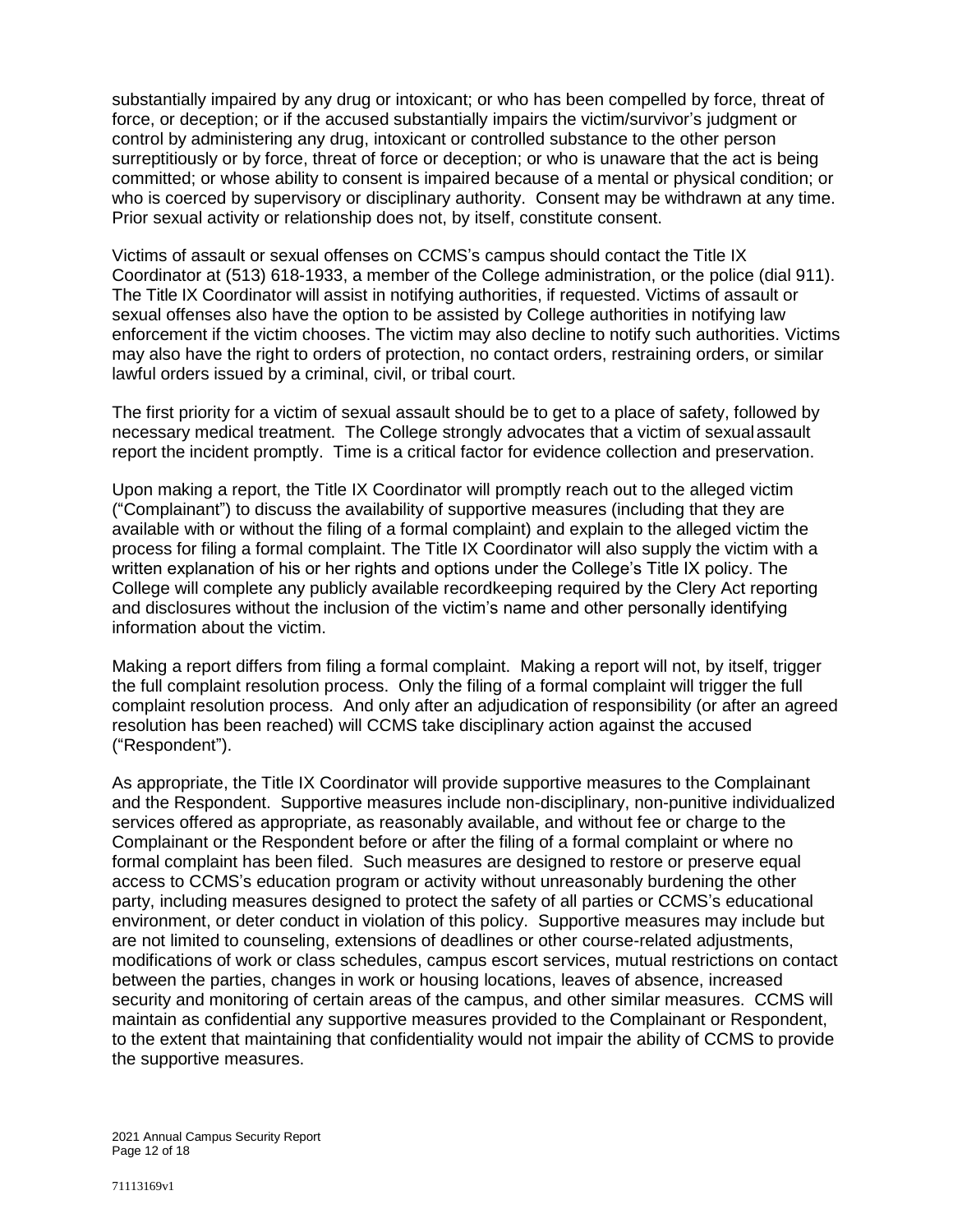If, after conducting an individualized safety and risk analysis, CCMS determines that an immediate threat to the physical health or safety of any student or other individual arises from the reporting/complaining party's allegations, CCMS may immediately remove the Respondent from all of CCMS's education programs and activities. In such a case, CCMS will promptly provide the Respondent with notice and an opportunity to challenge the removal. The Respondent's challenge must be submitted to the Appeal's Officer, which is the President unless there is a conflict of interest, which would cause it to go to the Chair of the Board of Trustees or his/her designee. If the Respondent is a non-student employee, CCMS retains complete authority to place the Respondent on administrative leave for the pendency of the complaint resolution process.

The College will follow the disciplinary proceedings and guidelines for cases involving student misconduct detailed inthe Title IX Policy for incidents of sex based offenses. Complainants and Respondents will be treated equitably, fairly, and with respect before, during, and after the investigation and resolution. The parties have a right to have an advisor present with them throughout all stages of these processes. The party's advisor may be an attorney. If a party cannot afford to retain his/her own advisor, CCMS will provide an advisor for that party.

Disciplinary hearings for alleged sexual misconduct violations will be held before a trained Administrative Hearing Panel (two faculty and one staff member). The hearings are designed to provide a prompt, fair, and impartial investigation and resolution of the complaint. The College is committed to addressing all complaints of sexual misconduct and/or physical or mental abuse or harm in a prompt and equitable manner. The standard of review used to determine responsibility on campus is a "preponderance" standard. This determination is based on the greater weight of the information and does not require proof beyond a reasonable doubt.

Complainants and Respondents, as well as their advisors, are entitled to and will be provided an opportunity to inspect and review the same information and evidence. This includes any information, evidence, or allegation learned as a result of the Title IX Coordinator's investigation into the formal complaint. Respondents are entitled to a presumption of non-responsibility throughout the process unless they are adjudicated through this Complaint Resolution process as responsible for a violation of this policy. At all times, CCMS will have the burden of proof and the burden of gathering evidence. However, CCMS's ability to obtain relevant information and evidence will turn on the willingness of the parties and/or witnesses to engage in the investigatory process. And access to medical records or other sensitive or confidential documents can often only be obtained with the person's voluntary, written consent. Throughout the investigation, each party will have an equal opportunity to present witnesses, including fact and expert witnesses, and other inculpatory and exculpatory evidence.

No party will be restricted in his/her ability to discuss the allegations under investigation or to gather and present relevant evidence. All evidence gathered during the investigation will be made available to the parties for potential use during the hearing. The Hearing Panel will objectively evaluate all relevant evidence – including both inculpatory and exculpatory evidence. Any credibility determinations made by the Hearing Panel will not be based on a person's status as a Complainant, Respondent, or witness.

CCMS will accommodate concerns for personal safety, well-being, and/ or confrontation among the Complainant, the Respondent(s) and other witnesses by using physical or technological means that still enables the Hearing Panel and the parties simultaneously to see and hear the party or the witness answering questions.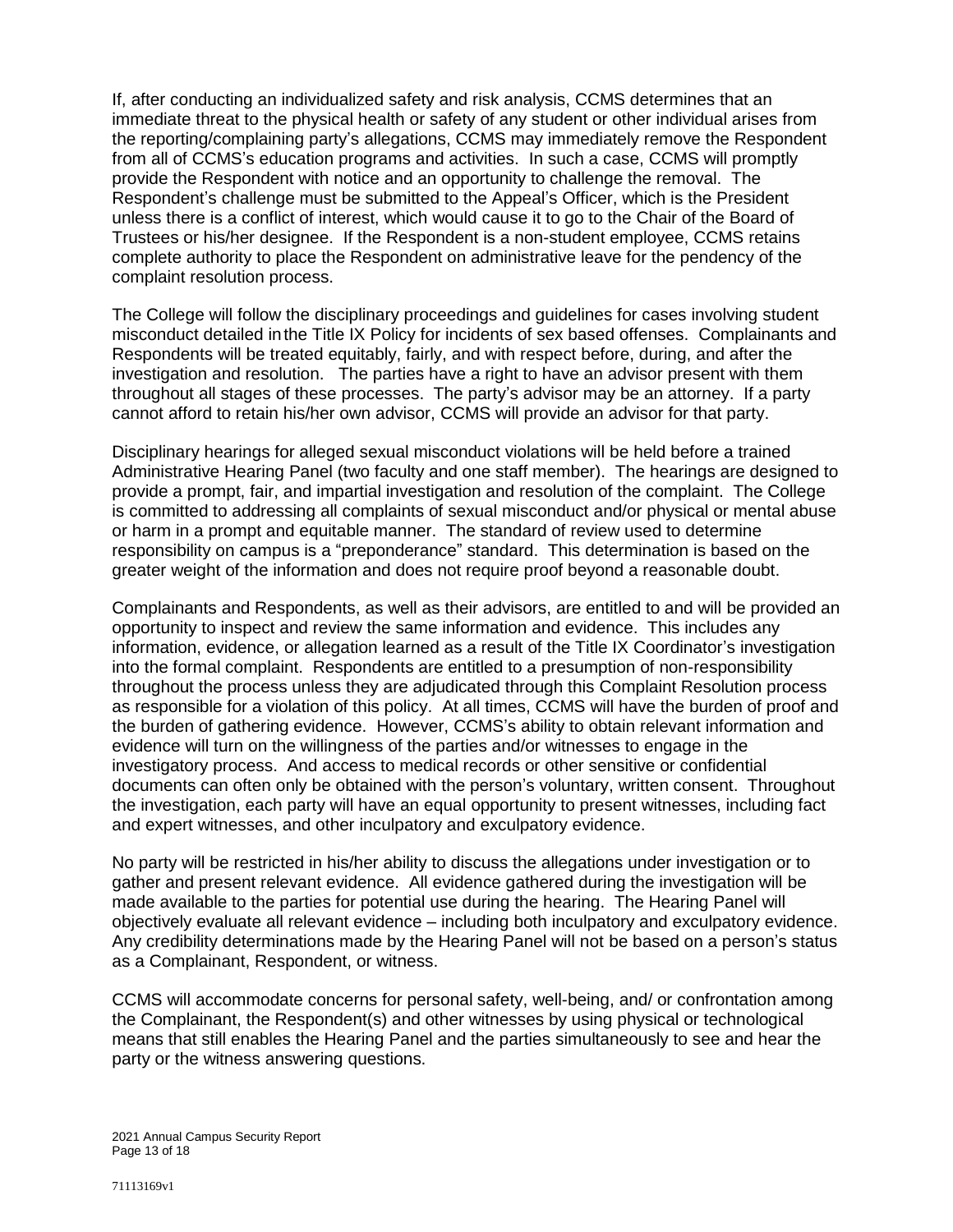The Hearing Panel's written decision will be delivered simultaneously to the accuser and the accused within 14 days of the Hearing. The decision will include identification of the allegations potentially constituting a policy violation; a description of the procedural steps taken from receipt of the formal complaint through the hearing; findings of fact and conclusions applying the policy to those facts; the rationale for the finding related to each allegation; any disciplinary sanctions on the Respondent, any remedies designed to restore or preserve equal access to CCMS's education programs and activities to the Complainant; and the permissible bases for appeal. The Hearing Panel will also notify the accuser and the accused simultaneously, in writing, of any change to the results of the final decision and when such result become final.

Both the victim and accused will be informed of the outcome of the hearing. The outcome of the hearing means only the institution's final determination on the alleged sex offense and any sanction that is imposed against the accused. A student found to have violated the College's Title IX Policy could be criminally prosecuted in theOhio courts and subject to a range of disciplinary actions.

Sanctions for a finding of responsibility include, but are not limited to, expulsion, suspension, probation, counseling, and/or other educational sanctions. When there is such a finding, expulsion is the starting point, but the Hearing Panel may impose different sanctions, if appropriate. Factors pertinent to the determination of sanctions include, but are not limited to, the conduct at issue, prior disciplinary history of the Respondent (shared with Panel only if there is a finding of responsibility by the Panel), previous CCMS responses to similar conduct, and CCMS's interests (e.g., providing a safe environment).

#### Programming, Education, and Resources

During student orientation, the College presents on domestic situations and abuse, and educates the students on risk reduction and security services offered. Also during orientation, students are informed about bystander intervention and provided information on safe and positive options for bystander intervention. The College informs its employees about bystander intervention and domestic situations and abuse during faculty/staff training. Information on bystander-focused prevention of sexual violence is also available to students outside orientation and training.

The College holds periodic programs to enhance awareness regarding rape, acquaintance rape, and other forcible and non-forcible sex offenses. The Title IX Coordinator maintains literature on sexual assault, date rape education, and risk reduction, which is available to all students and employees.

#### Supportive Services

The College's Title IX Coordinator will assist any victim/survivor of sexual assault to get the help they need. The Women Helping Women Organization maintains a 24-hour rape crisis helpline at 513-381-5610. The website is located at [http://www.womenhelpingwomen.org/.](http://www.womenhelpingwomen.org/)

# **Title IX Efforts**

Title IX of the Education Amendments of 1972 is a federal law prohibiting discrimination on the basis of sex in higher education. Sex discrimination includes sexual harassment, sexual assault, domestic violence, dating violence, and stalking. The Title IX Coordinator may be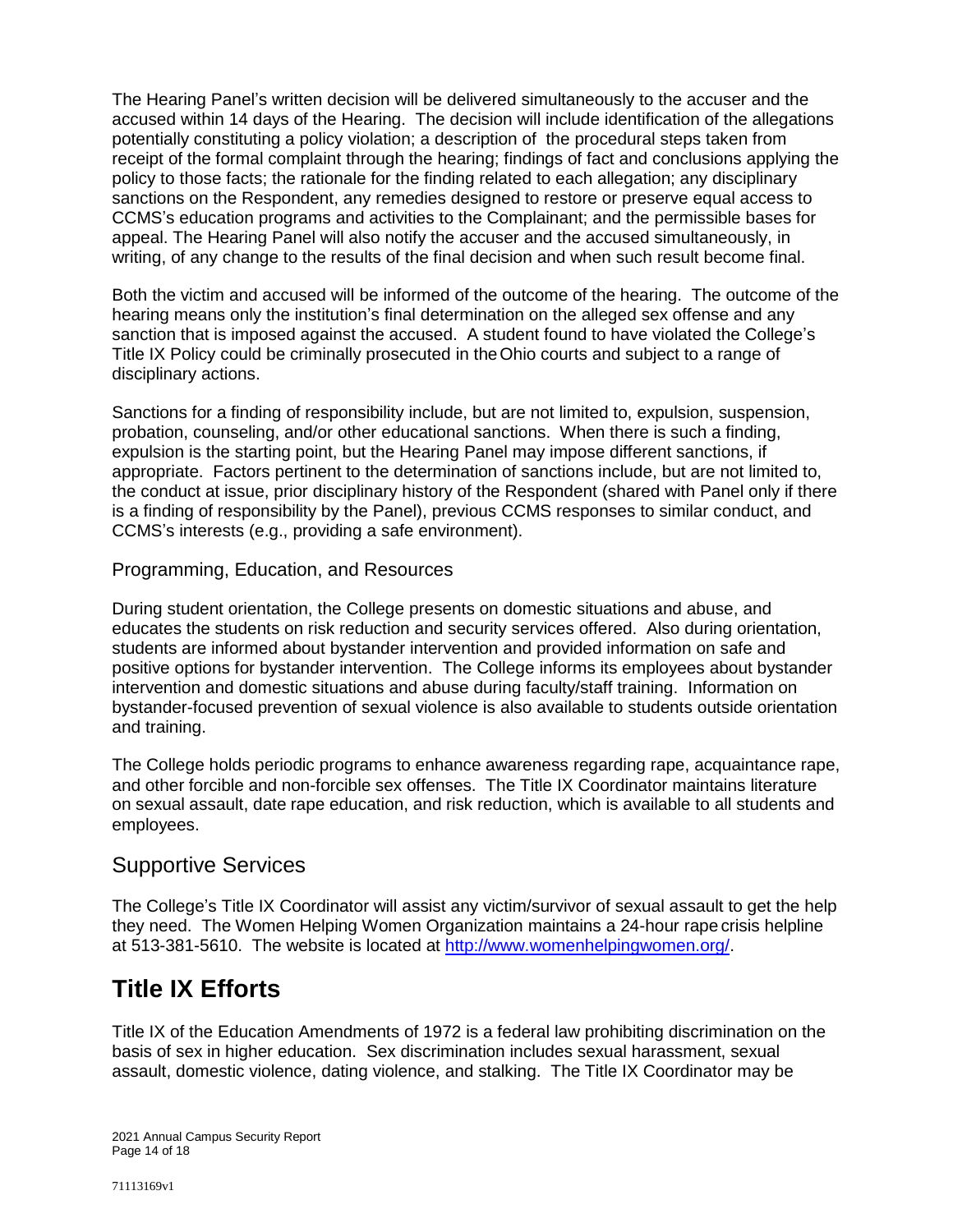reached directly at 513-618-1926, through the main telephone number at 513-761 2020, by email to titleix@ccms.edu, or by mail to 645 W. North Bend Road, Cincinnati, Ohio 45224.

# **Sexual Offender Registration**

The Hamilton County Sheriff's office has responsibility for registration of sexual predators under Ohio's Sex Offender Registration and Notification (SORN). CCMS will make available to the College community information on any sexual offender who enrolls in or is employed by the College. The information ismade available to CCMS by the Hamilton County Sheriff's office and maintained in the President's office. Information concerning registered sex offenders may be obtained from the Hamilton County Sheriff's Office online at [http://www.hcso.org/.](http://www.hcso.org/)

2021 Annual Campus Security Report Page 15 of 18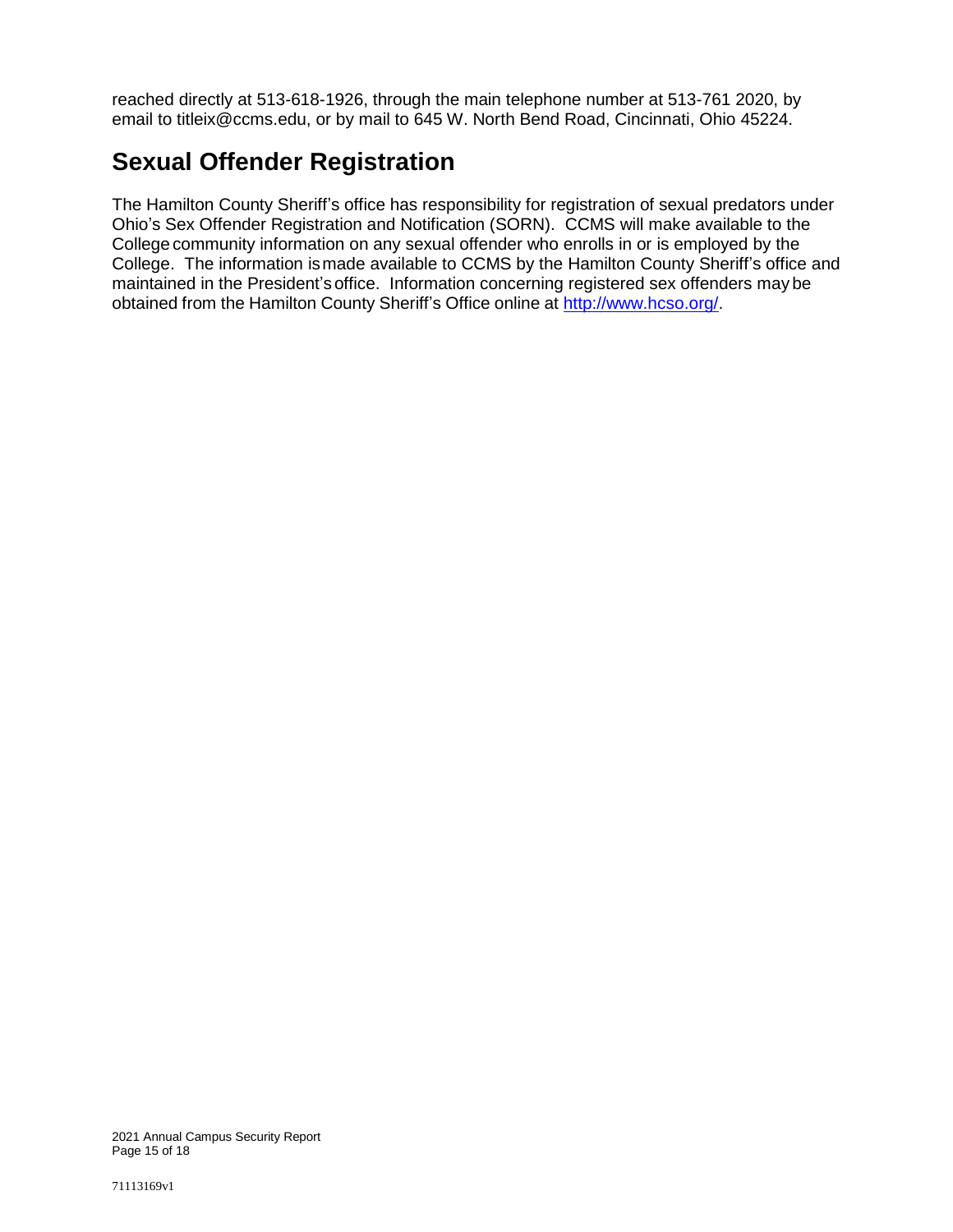## Schedule A DEPENDENCY ASSISTANCE PROGRAMS—Cincinnati Area Services

#### **PREVENTION AND TREATMENT:**

Addiction Services Council/Alcoholism Council of the Cincinnati Area: 2828 Vernon Place Cincinnati, OH 45219 (513) 281-7880 **INFORMATION AND REFERRAL:**

| Alcoholism Council of the Cincinnati Area                                | (513) 281-7880     |
|--------------------------------------------------------------------------|--------------------|
| <b>Envision Partnerships</b>                                             | $(513) 868 - 2100$ |
| <b>Clermont County Recovery Center</b>                                   | (513) 735-8100     |
| <b>Addiction Services Council</b>                                        | (859) 577-2273     |
| Drug and Poison Control                                                  | $(513) 558 - 5111$ |
| <b>Talbert House</b>                                                     | (513) 281-2273     |
| Prevention First (Formerly Coalition for a Drug Free Greater Cincinnati) | $(513)$ 751-8000   |
| <b>Mental Health Recovery Centers</b>                                    | (513) 695-1354     |

#### **COMMUNITY PREVENTION SERVICES:**

| Alcoholism Council Cincinnati Area                   | (513) 281-7880     |
|------------------------------------------------------|--------------------|
| <b>Ohio Prevention and Education Resource Center</b> | (800) 788-7254     |
| Alcohol/Chemical Dependency Center of Butler County  | $(513) 868 - 2100$ |
| <b>Clermont County Recovery Center</b>               | (513) 735-8100     |
| Drug and Poison Information Center                   | $(513) 636 - 5063$ |

#### **SELF-HELP ORGANIZATIONS:**

| AA Cincinnati           | $(513) 861 - 3500$ |
|-------------------------|--------------------|
| AA Northern KY          | (859) 491-7181     |
| Al-Anon                 | (513) 771-5959     |
| Narcotics Anonymous     | (513) 820-2947     |
| Tough Love              | (937) 224-4300     |
| Middletown Central Club | (513) 424-9488     |
|                         |                    |

#### **INTERVENTION SERVICES:**

Alcoholism Council of the Cincinnati Area (513) 281-7880

#### **SERVICES FOR WOMEN:**

| (513) 281-7880   |
|------------------|
| $(513)$ 475-5313 |
| (513) 896-3465   |
| (513) 921-4663   |
| (800) 334-8893   |
| (859) 491-4435   |
|                  |

2021 Annual Campus Security Report Page 16 of 18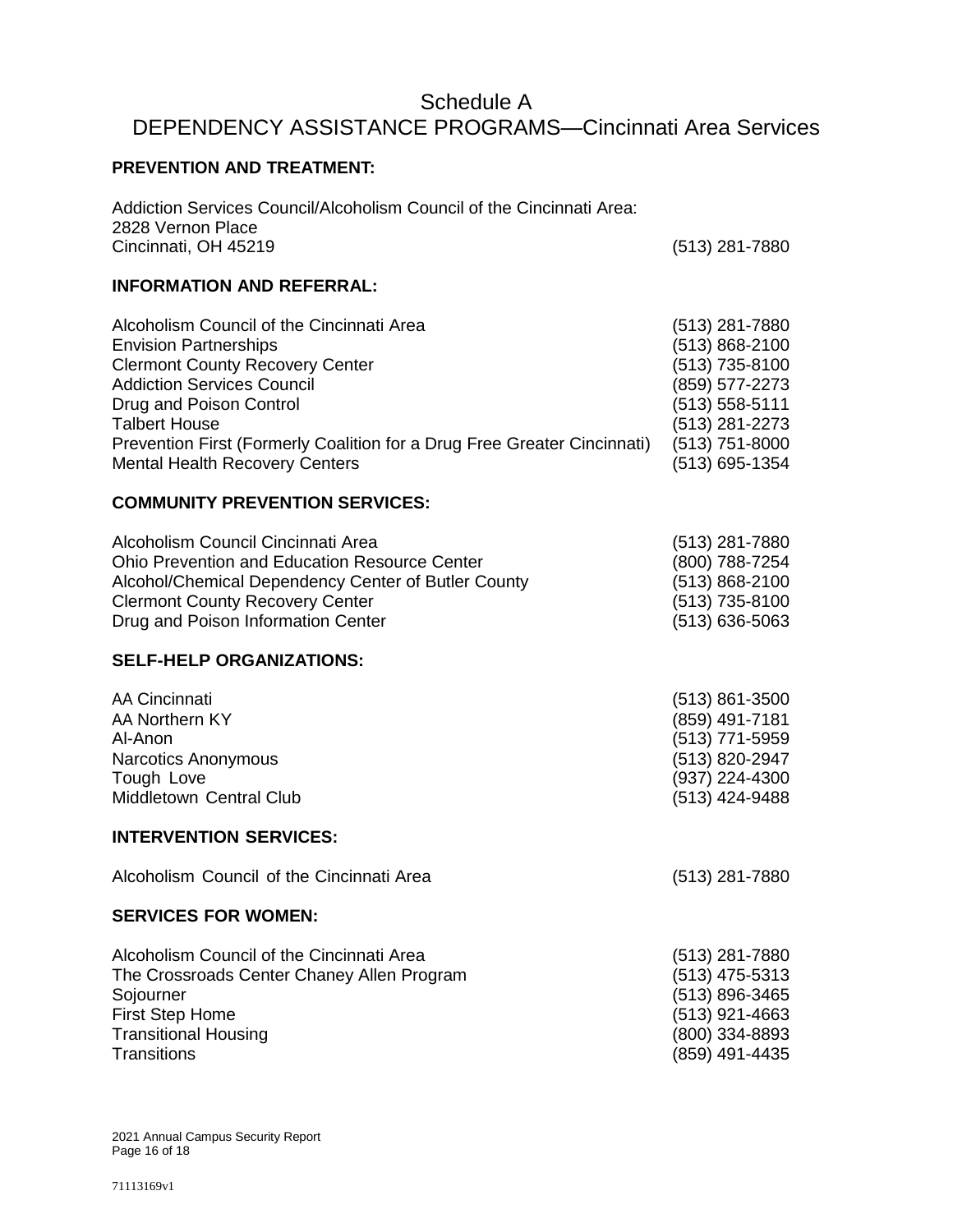#### **SERVICES FOR MEN:**

| Alcoholism Council of the Cincinnati Area       | (513) 281-7880     |
|-------------------------------------------------|--------------------|
| <b>Prospect House</b>                           | (513) 921-1613     |
| SOS Hall, Hamilton                              | (513) 863-2983     |
| Salvation Army Rehabilitation                   | (513) 351-3457     |
| Sojourner                                       | (513) 896-3465     |
| <b>Transitional Housing</b>                     | (800) 334-8893     |
| Transitions                                     | (859) 491-4435     |
| <b>EMPLOYEE ASSISTANCE PROGRAMS:</b>            |                    |
| <b>TriHealth EAP</b>                            | (513) 891-1627     |
| Ohio Employee Assistance Program                | (800) 221-6327     |
| <b>DUI SERVICES:</b>                            |                    |
| Alcoholism Council of the Cincinnati Area       | (513) 281-7880     |
| <b>Talbert House</b>                            | (513) 281-2273     |
| <b>METHADONE SERVICES:</b>                      |                    |
| The Central Community Health Board              | $(513) 559 - 2056$ |
| <b>Center for Chemical Addictions Treatment</b> | (513) 381-6772     |
| Sojourner Recovery Services Opiate Treatment    | (513) 671-7117     |
| Hospital (Cincinnati VA Medical Center)         | (513) 861-3100     |
| <b>DROP IN CENTERS:</b>                         |                    |
| Alcoholic Drop-in                               | (513) 721-0643     |
| <b>City Gospel Mission</b>                      | (513) 241-5525     |
| <b>CINCINNATI SUICIDE PREVENTION HOTLINES:</b>  | (800) 273-8255     |